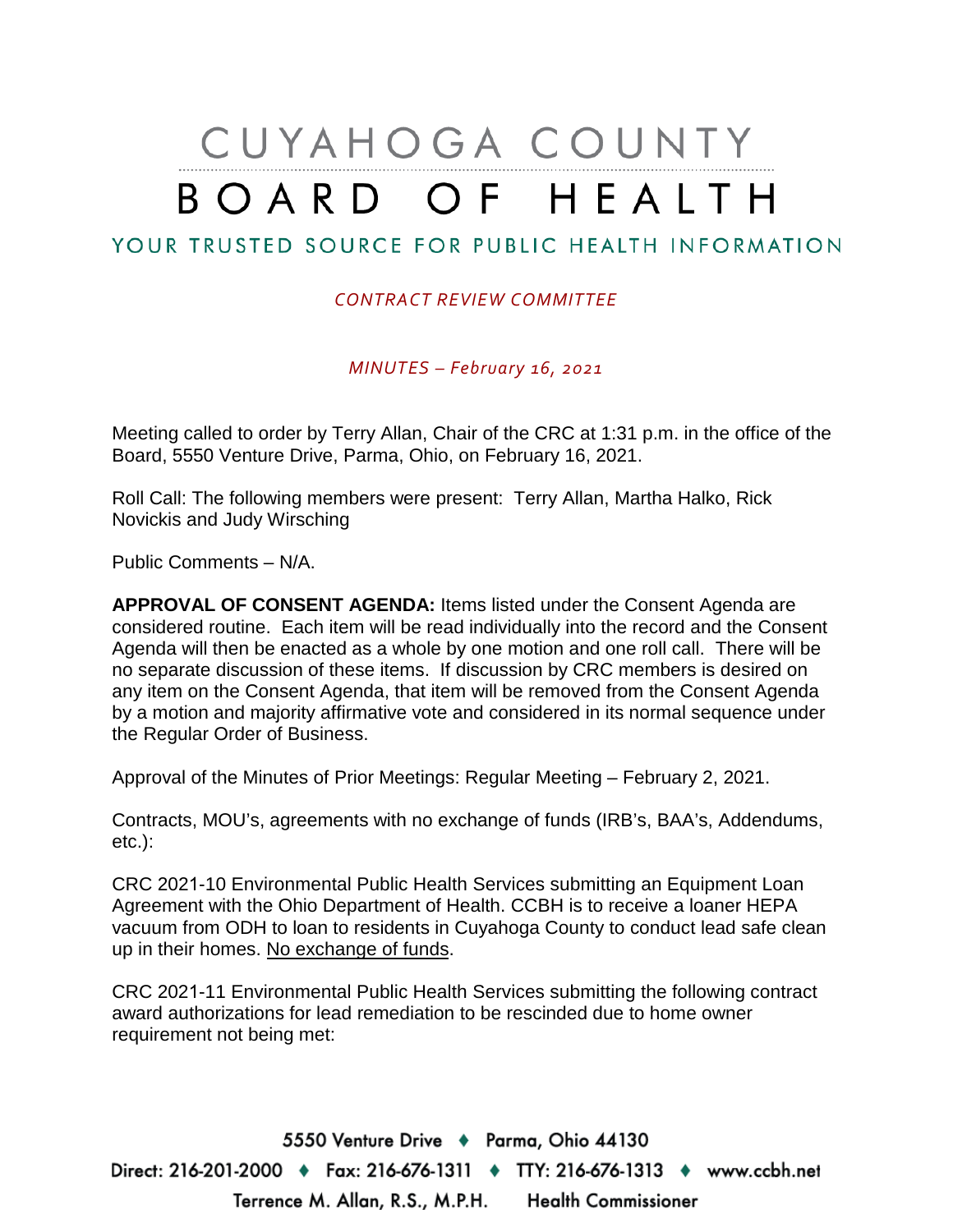Cuyahoga County Board of Health - **MINUTES** - February 16, 2021

| CRC#     | Contractor  | Address                    | Award       |
|----------|-------------|----------------------------|-------------|
| 2020-126 | Paragon CMS | 1169 Winston, South Euclid | \$17,183.00 |

It was moved by Rick Novickis, seconded by Martha Halko, that the consent agenda, including the minutes of the February 2, 2021 CRC meeting be approved.

The Secretary called the roll:

Ayes: Terry Allan, Martha Halko, Rick Novickis and Judy Wirsching

## **CONTRACTS AND AWARDS:**

Tabled Items

It was moved by Martha Halko, seconded by Judy Wirsching that the contract (CRC 2021-8) with Philip Bartosh to serve as the Cuyahoga County Apiary inspector from March 1, 2021 through February 28, 2023 in an amount not to exceed \$7,000.00 be approved.

Presented by: Rick Novickis

Purpose: To conduct Apiary inspections in Cuyahoga County for the 2021-2023 seasons.

Funding Source: 100% funded through CCBH General Revenue.

The Secretary called the roll:

Ayes: Terry Allan, Martha Halko, Rick Novickis and Judy Wirsching

New Items For Review

Bid/Quote Openings ≥ \$25,000.00

Lead Program Bid Openings presented by: Stephanie McConoughey

It was moved by Rick Novickis, seconded by Martha Halko that the following quote (CRC 2021-11) for 1521 – 1523 Mars Ave., Lakewood, Ohio 44107 be accepted as the lowest and best, and a recommendation that a contract be awarded to American Builders & Applicators in the amount of \$39,300.00 be submitted to the Board for approval (ref. enclosed).

The Secretary called the roll:

Ayes: Terry Allan, Martha Halko, Rick Novickis and Judy Wirsching

5550 Venture Drive + Parma, Ohio 44130 Direct: 216-201-2000 ♦ Fax: 216-676-1311 ♦ TTY: 216-676-1313 ♦ www.ccbh.net Terrence M. Allan, R.S., M.P.H. **Health Commissioner**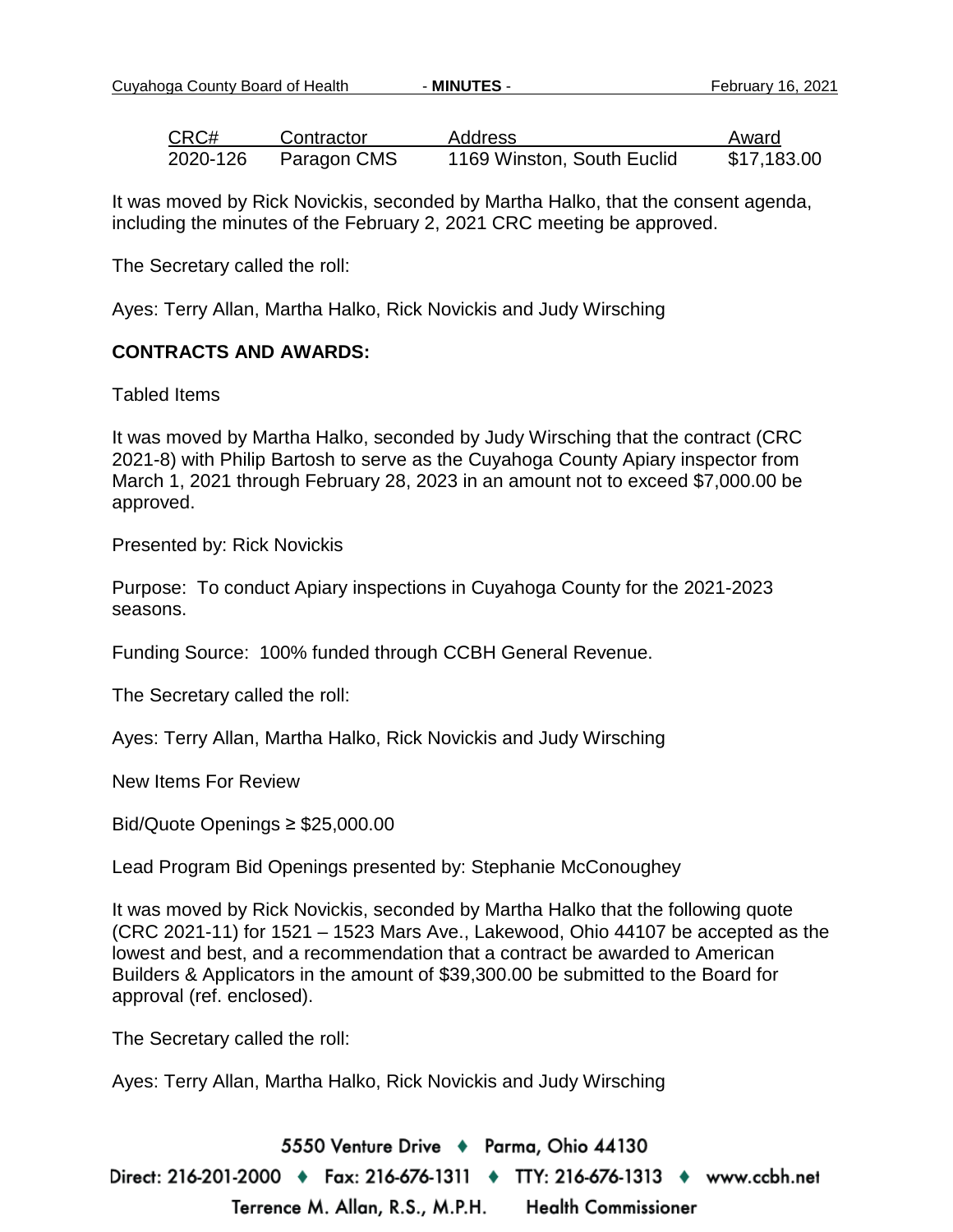It was moved by Rick Novickis, seconded by Terry Allan that the following quote (CRC 2021-12) for 1451 - 1453 E 134th St., Down & Up, East Cleveland, Ohio 44112 be accepted as the lowest and best, and a recommendation that a contract be awarded to Paragon CMS in the amount of \$35,267.00 be submitted to the Board for approval (ref. enclosed).

The Secretary called the roll:

Ayes: Terry Allan, Martha Halko, Rick Novickis and Judy Wirsching

Bid/Quote Openings < \$25,000.00

Lead Program Bid Openings presented by: Stephanie McConoughey

It was moved by Martha Halko, seconded by Judy Wirsching that the following quote (CRC 2021-13) for 3603 Menlo Rd., Shaker Heights, Ohio 44120 be accepted as the lowest and best, and a contract be awarded to TNT Construction in the amount of \$20,905.00 (ref. enclosed).

The Secretary called the roll:

Ayes: Terry Allan, Martha Halko, Rick Novickis and Judy Wirsching

Expenditures: Contracts up to \$25,000.00

It was moved by Rick Novickis, seconded by Terry Allan that the contract (CRC 2021- 14) with Cleveland Rape Crisis Center under the Prevent Premature Fatherhood (PPF) grant from January 1, 2021 through March 31, 2021 in an amount not to exceed \$2,100.00 be approved.

Presented by: Martha Halko

Purpose: To facilitate youth discussions under the PPF grant.

Funding Source: 100% reimbursable through the FY2020 PPF grant.

The Secretary called the roll:

Ayes: Terry Allan, Martha Halko, Rick Novickis and Judy Wirsching

It was moved by Judy Wirsching, seconded by Rick Novickis that the contract (CRC 2021-15) with WOVU Burten, Bell, Carr Community Radio under the ODH COVID grant from December 15, 2020 through March 15, 2021 in an amount not to exceed \$9,595.00 be approved.

Presented by: Melissa Rodrigo

5550 Venture Drive + Parma, Ohio 44130 Direct: 216-201-2000 ♦ Fax: 216-676-1311 ♦ TTY: 216-676-1313 ♦ www.ccbh.net Terrence M. Allan, R.S., M.P.H. **Health Commissioner**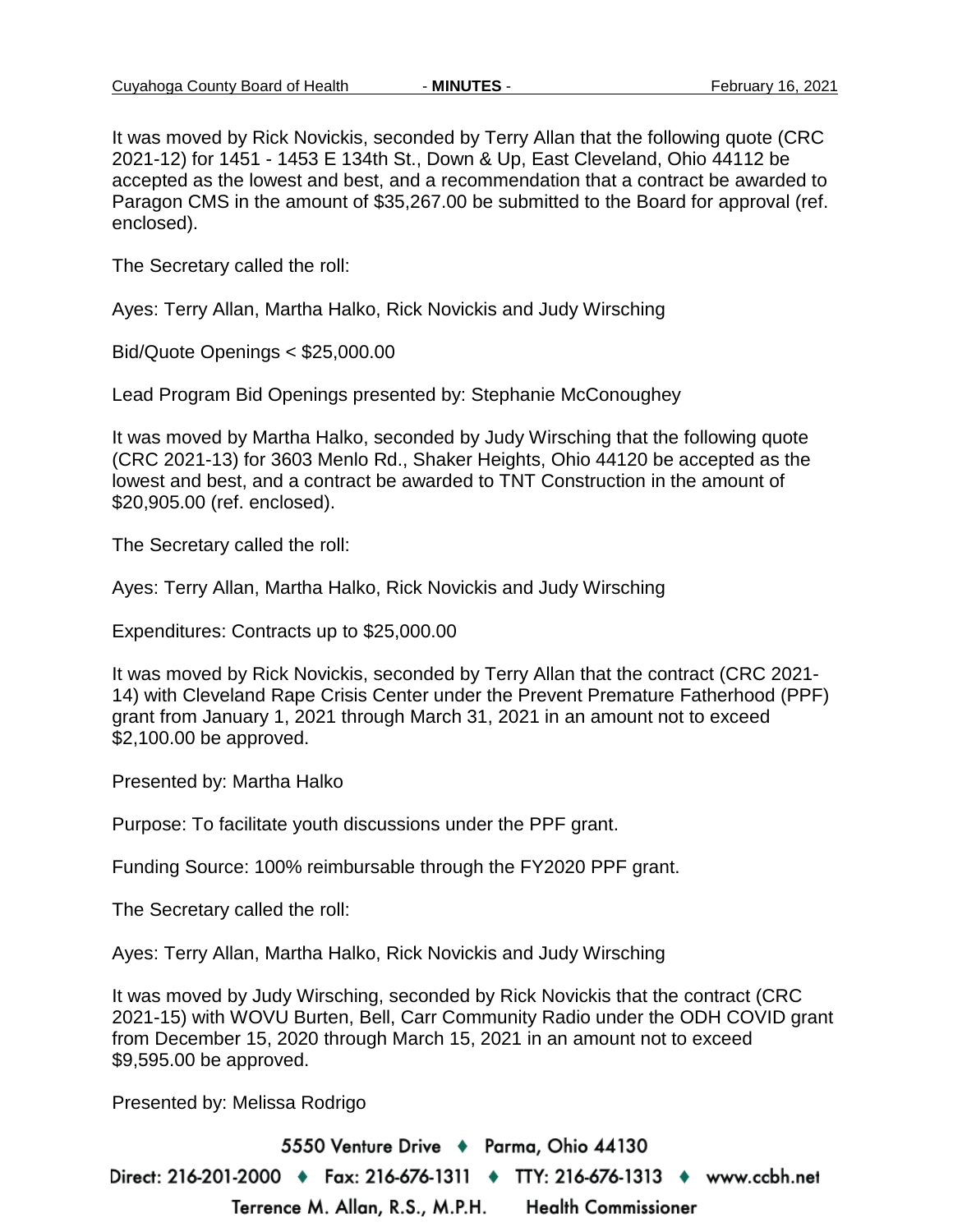Purpose: To increase and knowledge and awareness of COVID-19 related information.

Funding Source: 100% reimbursable through ODH COVID grant.

The Secretary called the roll:

Ayes: Terry Allan, Martha Halko, Rick Novickis and Judy Wirsching

It was moved by Martha Halko, seconded by Terry Allan that the contract (CRC 2021- 16) with A.J. Boggs & IXN dba IXN under the Ryan White Part A grant from February 28, 2021 through February 27, 2022 in an amount not to exceed \$18,494.25 be approved.

Presented by: Melissa Rodrigo

Purpose: To collect and host the cumulative client level data for Ryan White.

Funding Source: 100% reimbursable through the FY2021 Ryan White grant.

The Secretary called the roll:

Ayes: Terry Allan, Martha Halko, Rick Novickis and Judy Wirsching

Revenue Generating Agreements up to \$25,000.00

None

Contract Rescissions

None

Other Business.

Public Comment – N/A.

Thereupon, it was moved by Rick Novickis, seconded by Martha Halko, that the following Motion be adopted:

BE IT RESOLVED that the meeting be adjourned at 1:48 p.m.

The Secretary called the roll:

Ayes: Terry Allan, Martha Halko, Rick Novickis and Judy Wirsching

5550 Venture Drive + Parma, Ohio 44130 Direct: 216-201-2000 ♦ Fax: 216-676-1311 ♦ TTY: 216-676-1313 ♦ www.ccbh.net Terrence M. Allan, R.S., M.P.H. **Health Commissioner**